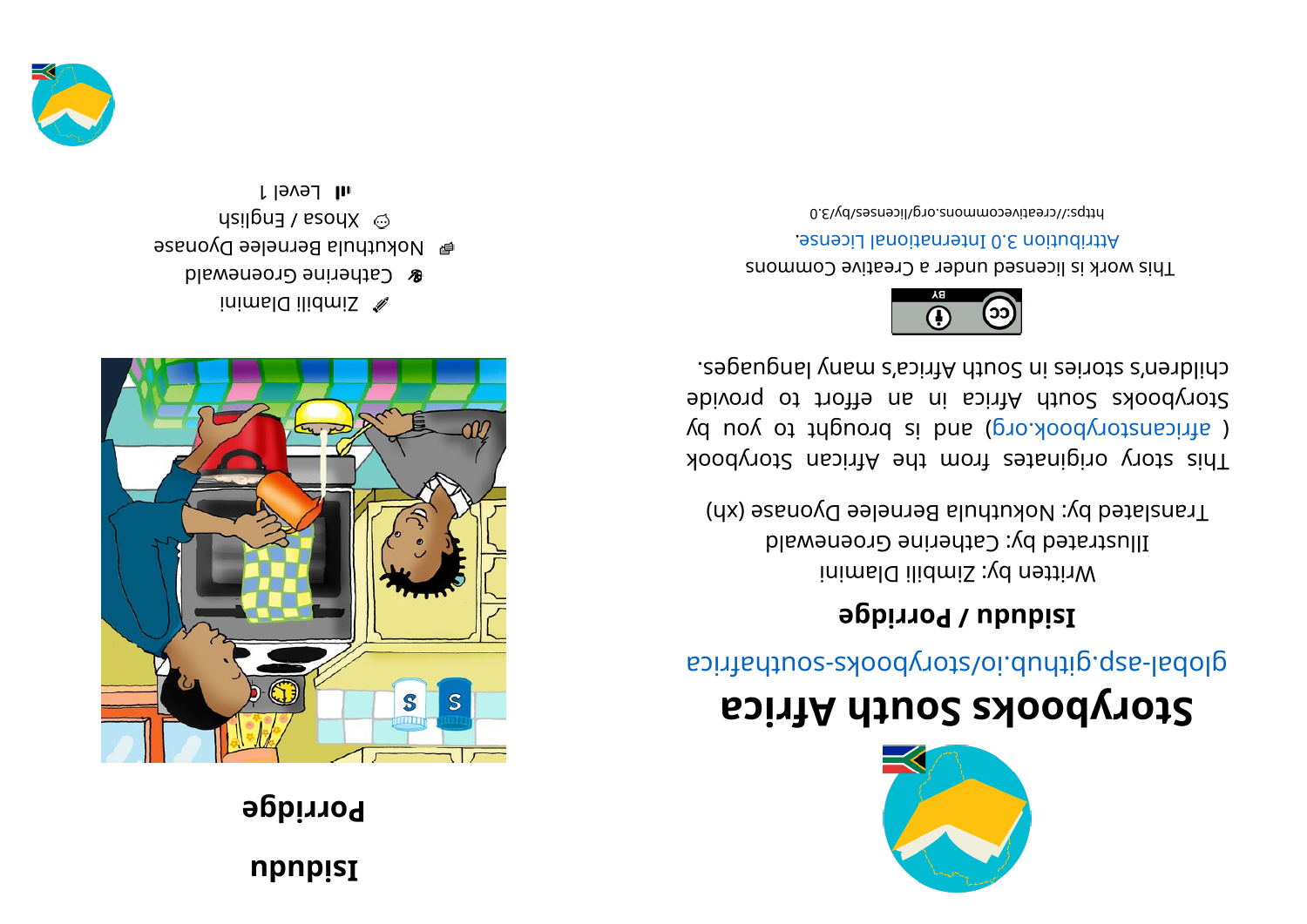

UZama ulungiselela ukuya esikolweni.

• • •

Zama is getting ready for school.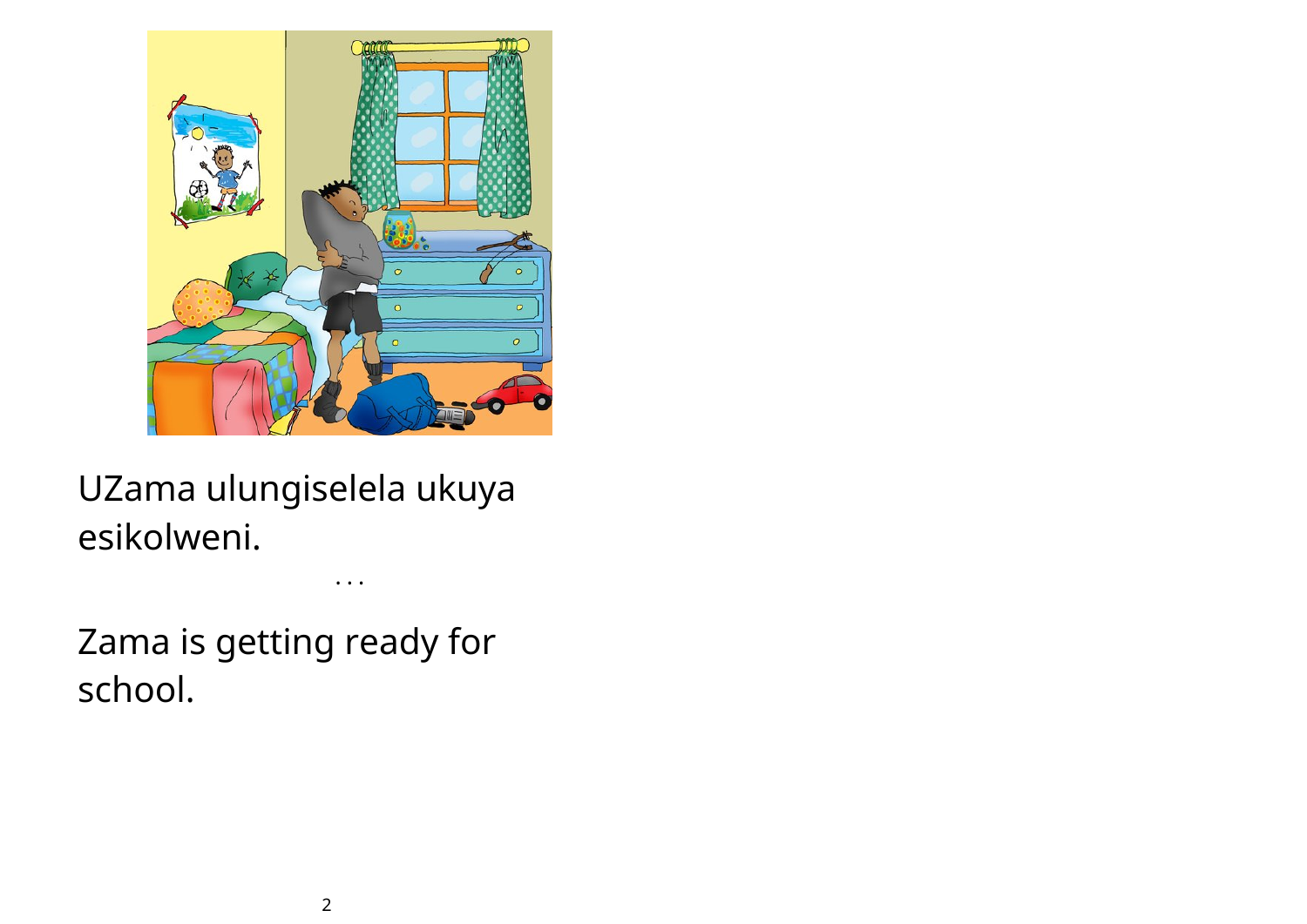

sakusasa. Utata upheka isidudu sesidlo

breakfast. Dad is cooking porridge for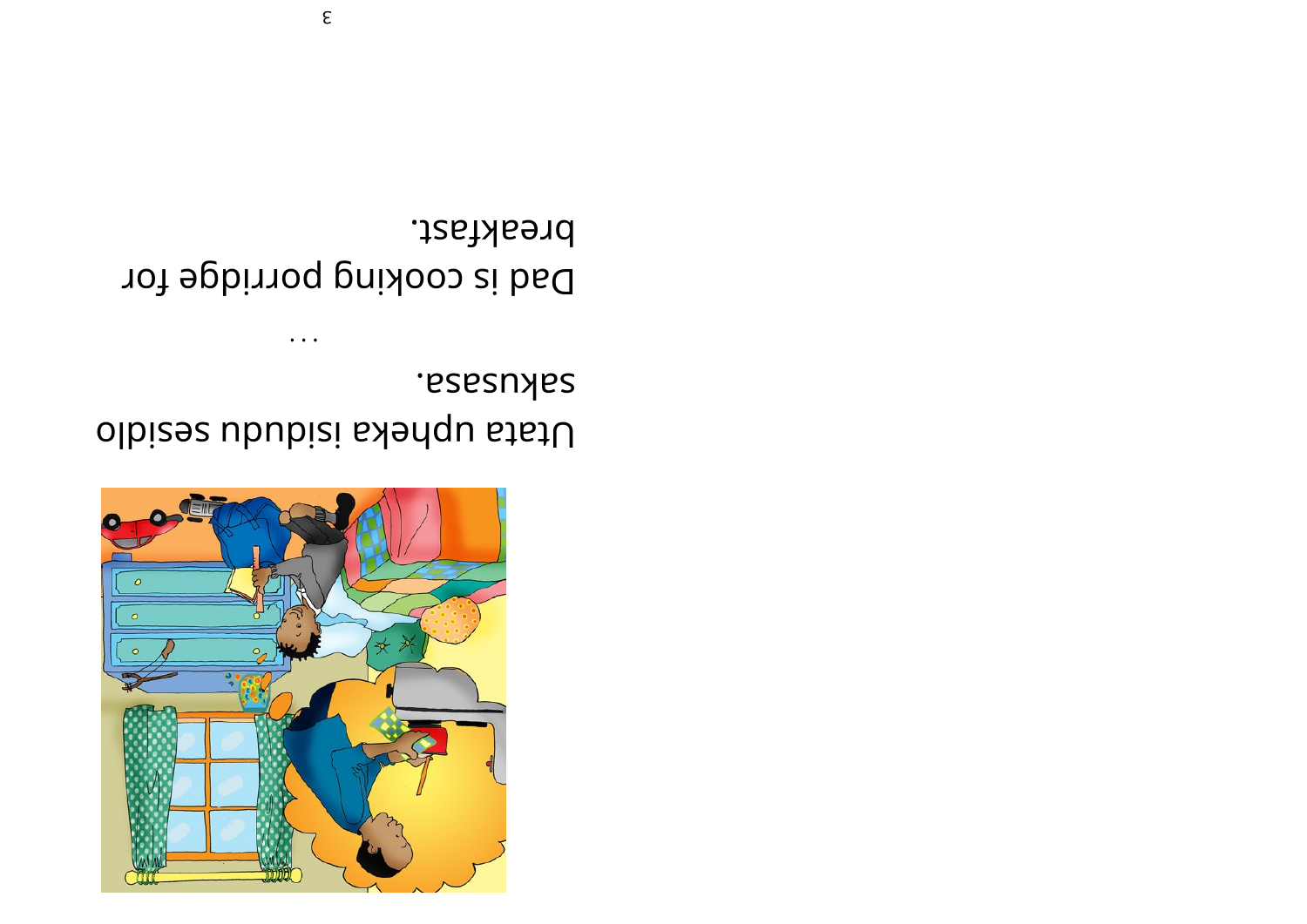

"Umama wenza isidudu esiluncuthu!" utsho uZama.

"Mom makes the best porridge!" says Zama.

• • •



"Tata, uzobuya nini umama?" uyabuza uZama.

"Dad, when will Mom be home?" asks Zama.

• • •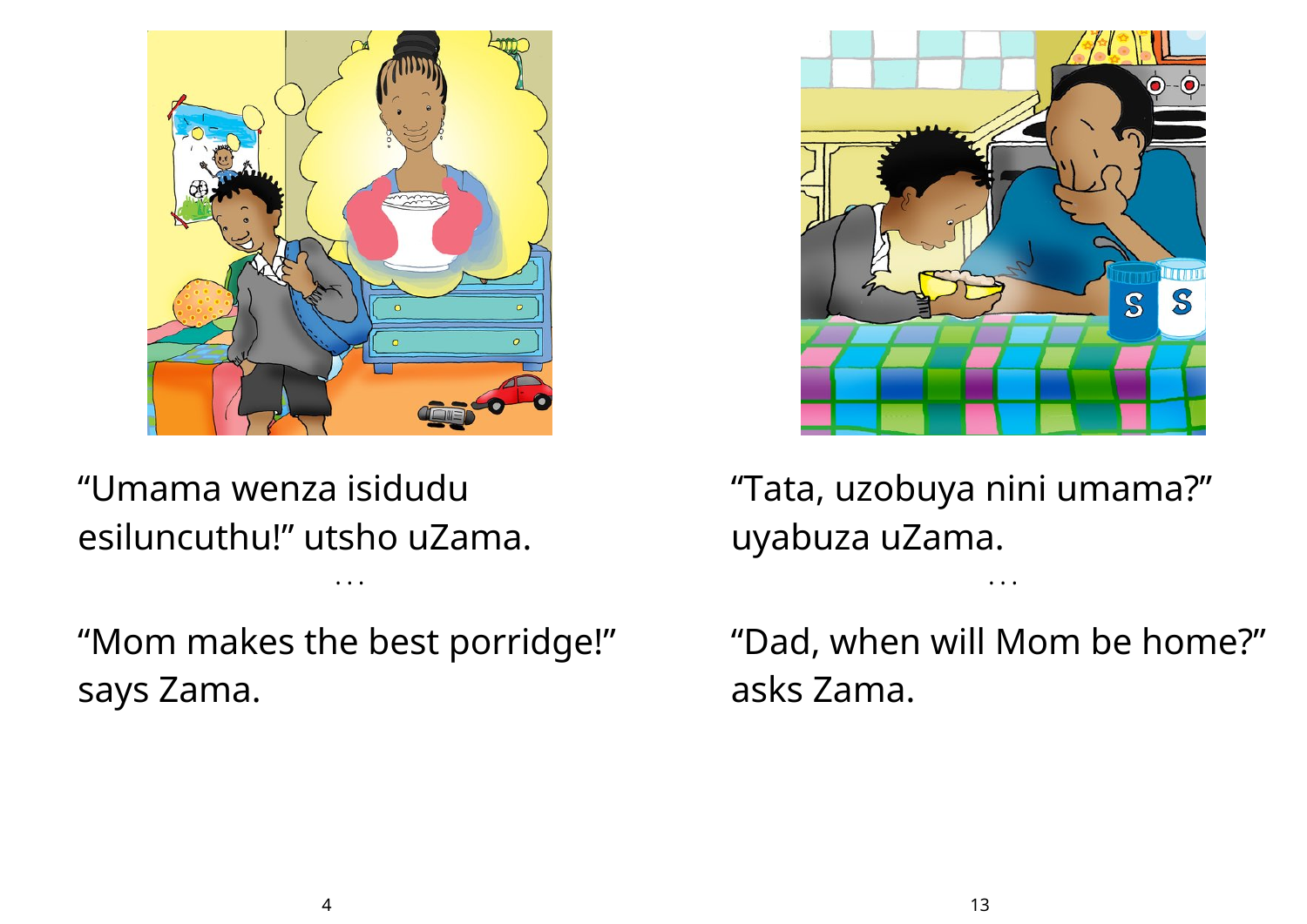

okuya ezikolweni. sibnsms sms. Shinis ububisl

**Joodos**. Porridge gives Zama energy for



"!mss iniwbubize whu! Tata! Ugalele ityuwa

porridge!" you do the study up to the University of the Vindon Summer of the Universe Summer Summer Summer Summer Summer Summer Summer Summer Summer Summer Summer Summer Summer Summer Summer Summer Summer Summer Summer Summer Summer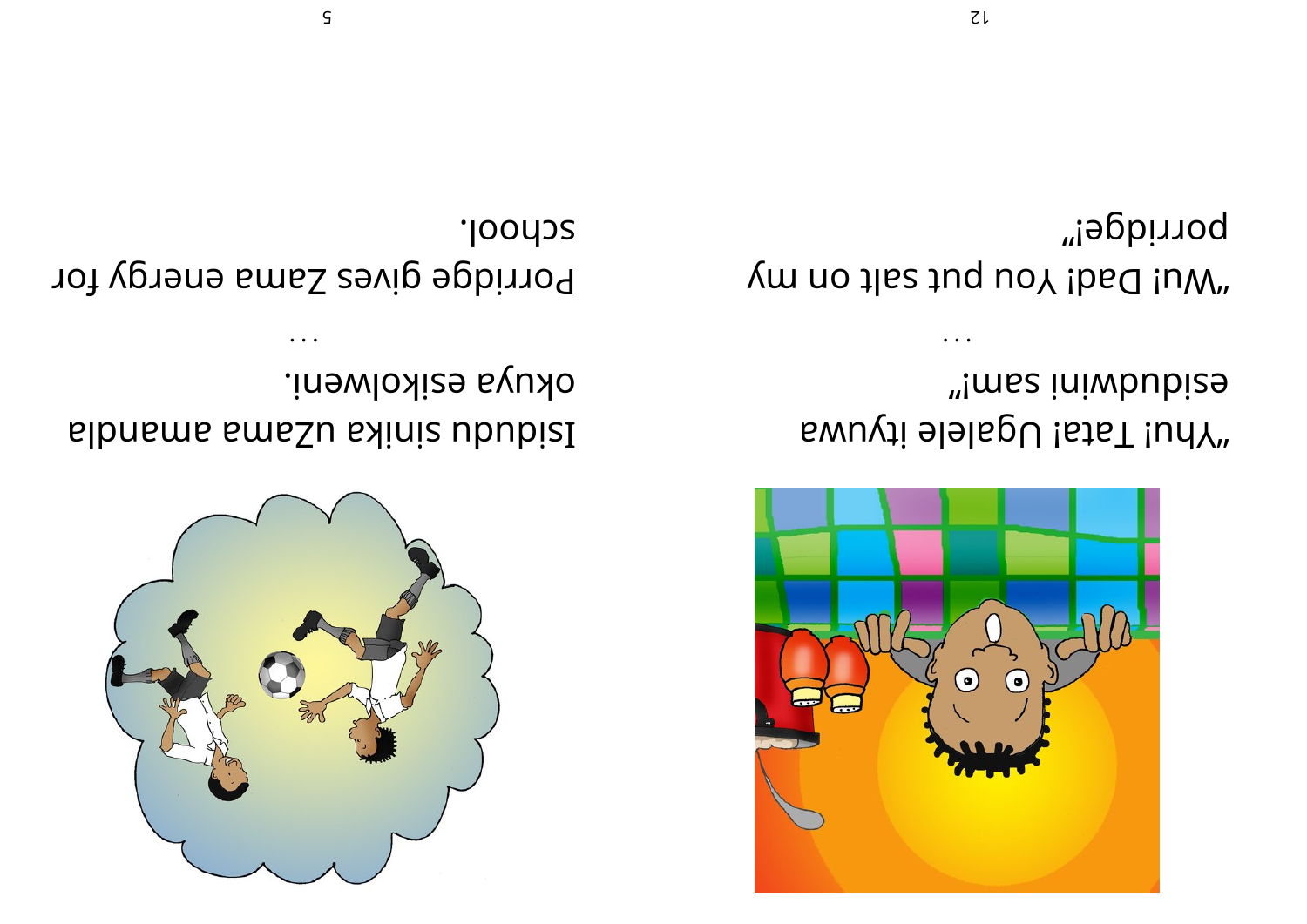

Isidudu sivuthiwe.

• • •

The porridge is ready.



Utata wongezela uZama iswekile.

Dad gives Zama more sugar.

• • •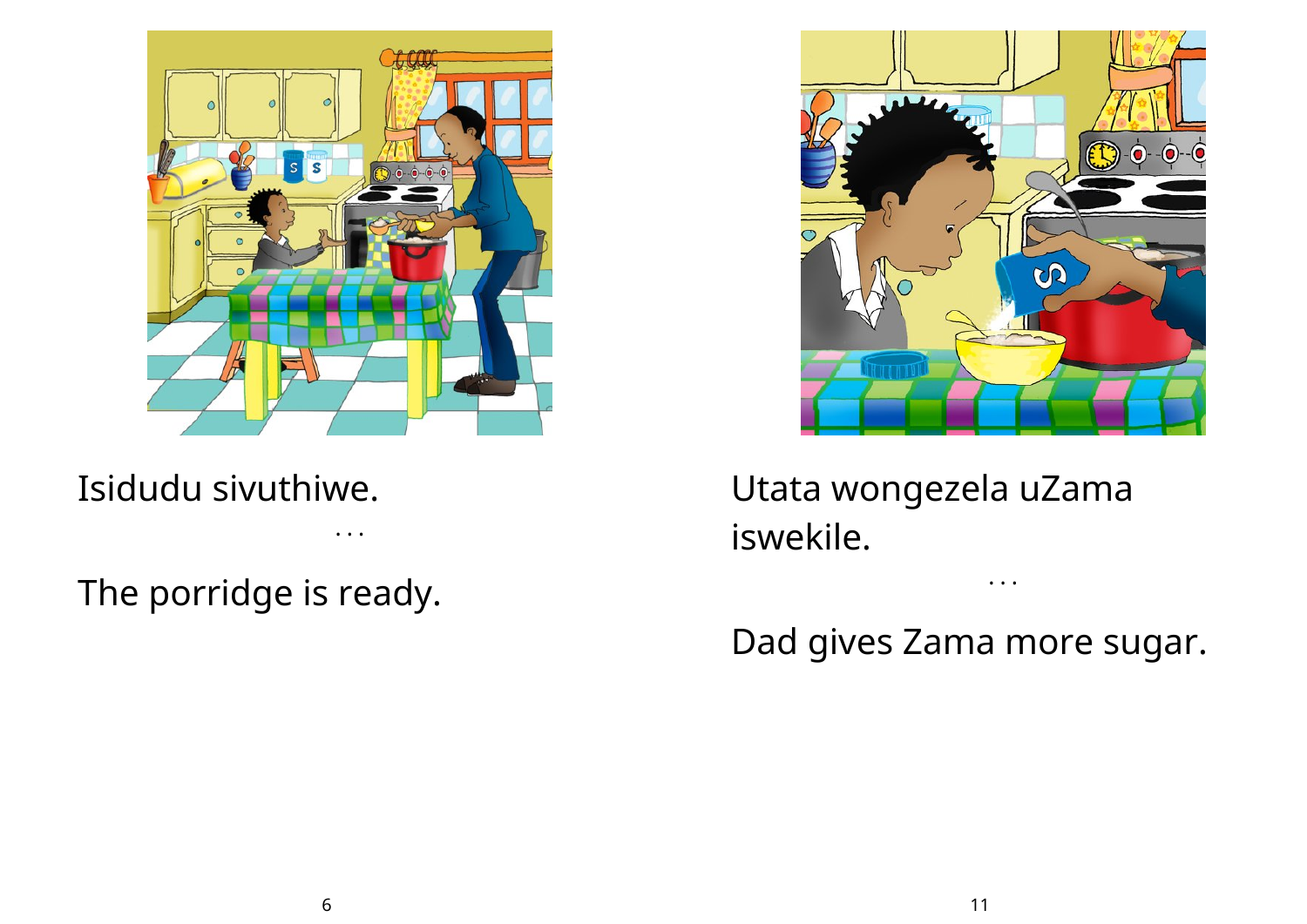

.smsSu ssudsvu "falixewsi ssepnovapnibn , staT"

remez saks <u>c</u>ama. "Dad, please can I have more



Utata ugalela ubisi, ngothando.

Dad pours the milk, with love.

 $\angle$